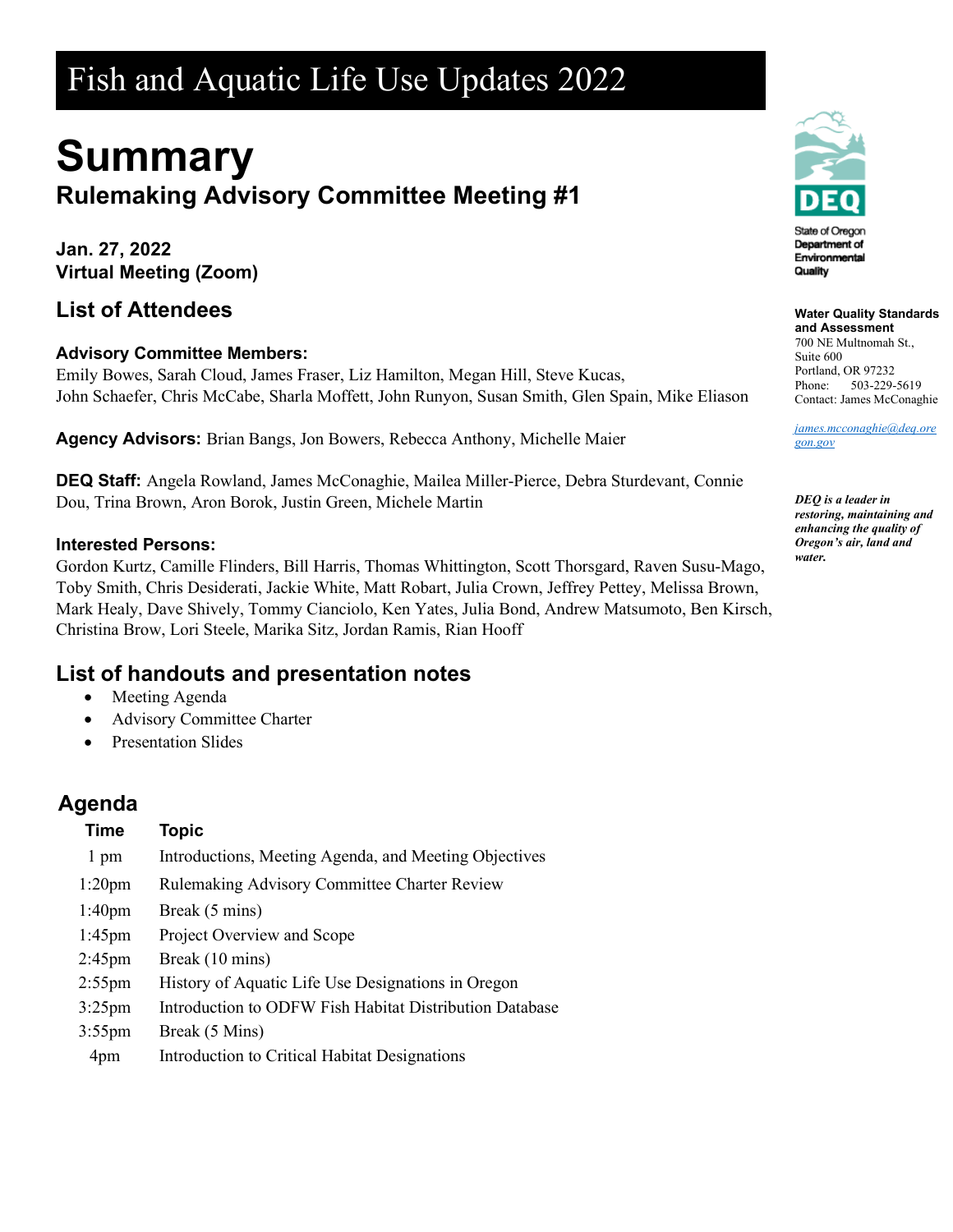# **Meeting Summary**

#### **I. Introduction and Welcome Presentation**

- Connie Dou welcomed the group.
- Trina Brown discussed logistics for the meeting.
- The meeting agenda was presented by Angela Rowland.
- RAC Members and DEO staff introduced themselves.

## **II. Advisory Committee Charter Presentation**

Angela Rowland gave an overview of the Rulemaking Advisory Committee (RAC) purpose and the Charter.

- The roles of committee members and ground rules for the Advisory Committee were explained.
- Reviewed the objective for the rulemaking: "*To amend administrative rules designating aquatic life use subcategories associated with Oregon's water quality standards for temperature and dissolved oxygen based on the most current and best available scientific data and objective information.*"
- Future Meetings Format, Schedule, and timeline.
- Meeting Materials, Resources, and what to expect as being a part of the Advisory Committee.

There was a question from the Committee whether the RAC would have a chance to review the technical support information before the rule was proposed for public comment. DEQ clarified that the final draft of the technical document (TSD) will be available to the RAC after the technical peer review is complete and before the public comment period. As James indicated, we will be discussing the results from the technical workgroup with the RAC over the next few meetings.

## **III. Project Goals Presentation**

James McConaghie presented on the rulemaking project goals objectives.

- DEQ is updating the basin-specific use designations in OAR-340-041-101 to OAR-340-041-345 associated with the temperature and dissolved oxygen standards to incorporate the best available and upto-date data. Improvements in GIS mapping capabilities also allow more accurate identification of the correct and appropriate uses on the maps.
- There is a need to designate the use subcategories in the dissolved oxygen standard in rule. This is considered a high priority in the Triennial Review workplan.
- Main project topics include: 1) updating the existing use designations, including the 'fish use' and 'spawning use' maps associated with the temperature rule, 2) formally designating use subcategories associated with the dissolved oxygen rule in the regulations for the first time, 3) minor amendments to the definitions section (OAR-340-041-0002) and 4) updating the pH criterion for the Crooked and Trout subbasins of the Deschutes Basin in OAR-340-041-0135.
- The project Timeline was presented.
- The project background on Water Quality Standards, Designated Uses, and Use Subcategories was presented.

Steve Kucas said that the Portland Water Bureau would have more discussions individually with DEQ about the issues surrounding the Bull Run and decide what if any information would be helpful for discussion with the advisory committee.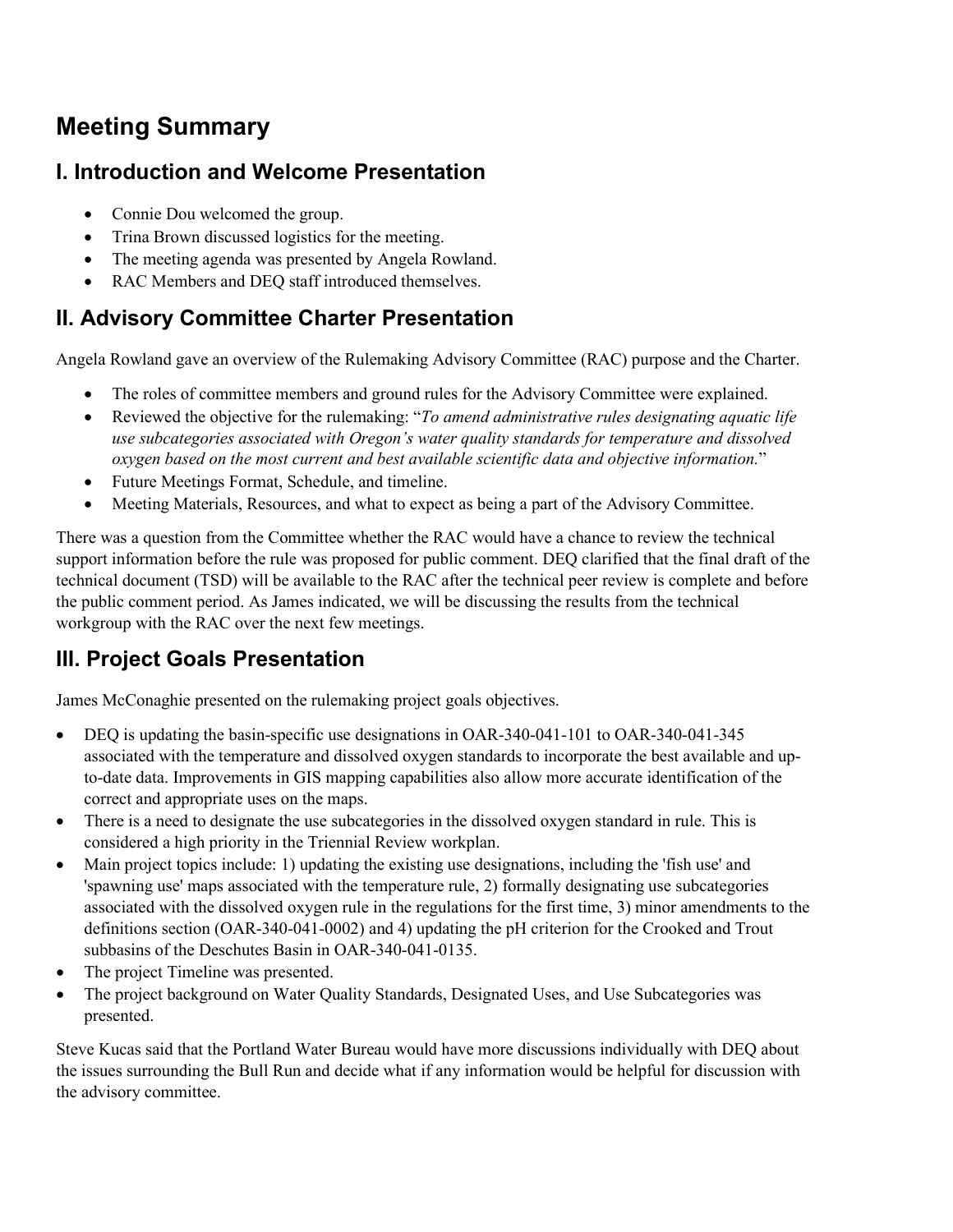### **IV. Technical Development Process Presentation**

James McConaghie presented on the technical workgroup membership and Technical Workgroup Purpose.

- A list of the primary data sources was provided and explained.
- The Technical evaluation process and work of the technical workgroup was explained and is outlined in the presentation.

There was a question from the RAC whether the TSD or other documentation from the technical workgroup will be made available at some point. DEQ replied those materials will be presented at future meetings and provided for discussion. The RAC will have two opportunities to provide input on the TSD and technical backround, once before the public comment period begins and again during the formal public comment period.

# **V. Project Scope Presentation**

James McConaghie presented on the scope of the rulemaking project and specific topics within the scope.

- The rulemaking has a wide scope- the aquatic life use is designated for essentially every waterbody in the state and there is potential for changes to the designations in every basin.
- The main topic areas are the Temperature Use Subcategory and Map Updates and the new Dissolved Oxygen Use Subcategory designations
- The temperature use subcategory and map updates include a statewide review and update of fish use subcategory designations based on new and updated data sources, primarily the Oregon Department of Fish and Wildlife's (ODFW) fish habitat distribution data and data from the federal services. Bull Trout use designations will conform with the final USFWS critical habitat rule. EPA requested that DEQ consider core-cold water designations for cold water refuge tributaries that meet that criterion as identified in the Columbia River Cold Water Refuges Plan.
- The designation of aquatic life use subcategories for the dissolved oxygen standard will largely be consistent with DEQ's established implementation procedures. However, there is a need to better identify active resident trout spawning habitat.
- Miscellaneous rule amendments include clarification or removal of terms and definitions for "Cold/Cool/Warm-water aquatic life" in OAR-340-041-0002 that conflict with those terms and definitions in the dissolved oxygen standard OAR-340-041-0016; and revisions to pH Criteria for the Crooked River and Trout Creek sub-basins of the Deschutes Basin in OAR-340-041-0135.

## **VI. History of Aquatic Life Use Designations Presentation**

Debra Sturdevant provided a presentation on the History of Oregon's Aquatic Life Use Subcategory Designations for temperature and dissolved oxygen

There was a question from the observers if there is an effort in place to be able to distinguish temperaturerelated effects from dissolved oxygen-related effects that are due to temperature in listing. If the water body exceeds either the temperature or dissolved oxygen criteria it would be listed. Warmer temperatures can impact dissolved oxygen levels. So yes, there is an impact from temperature on attainment of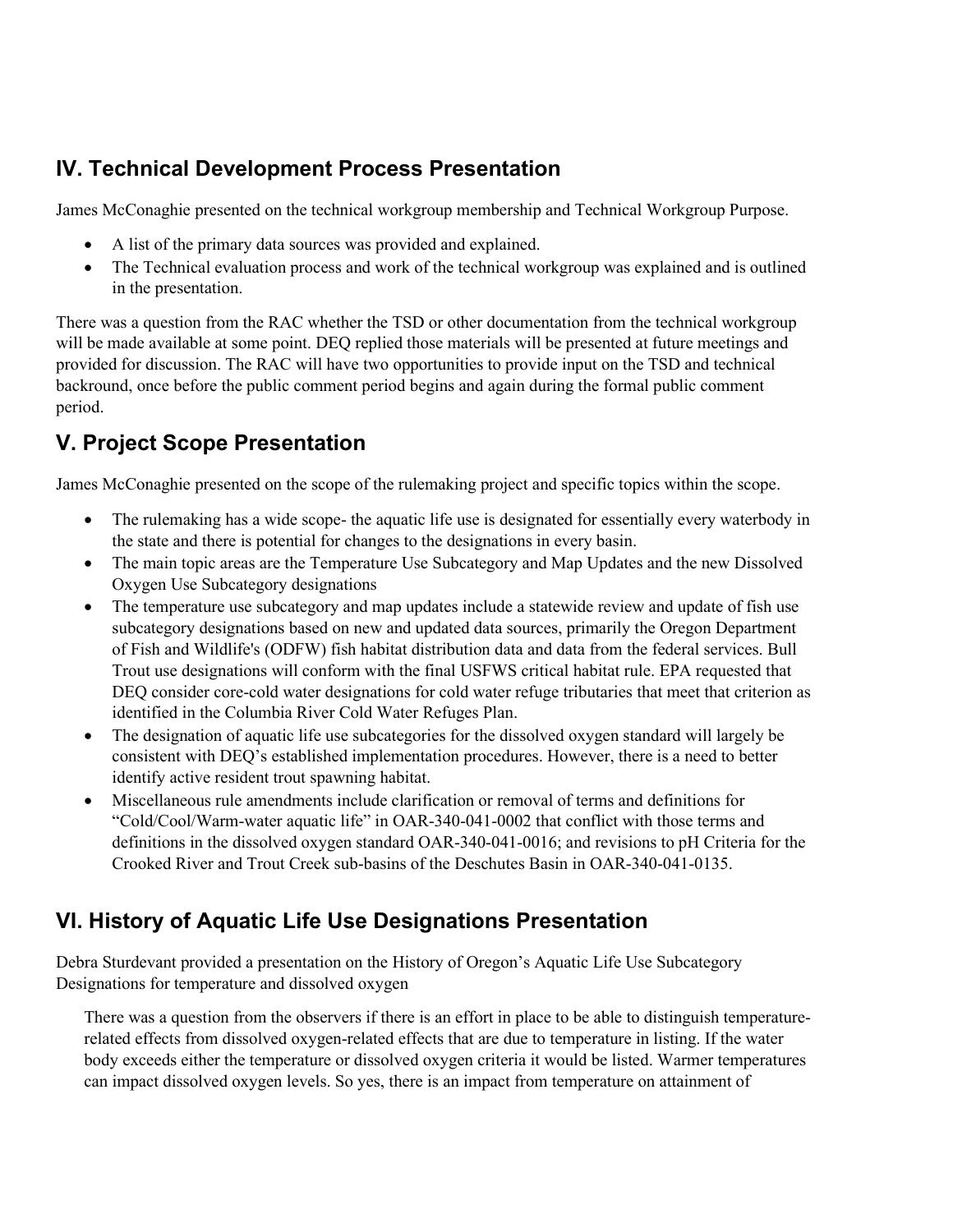dissolved oxygen standards but that is typically addressed through the Total Maximum Daily Load (TMDL) process and not during the assessment.

The RAC asked how DEQ's update process relates to the mapping of "essential salmonid habitat" by Dept. of State Lands? It would be good to avoid creating conflicting designations. DEQ understands that the Department of State Lands (DSL) essential habitat designation process is largely for the purpose of identifying time frames that dredge and fill work can be done in streams. State lands did reach out to DEQ for GIS data showing our temperature use subcategory designations and locations of tributaries providing coldwater refuge for the lower Willamette River during their essential salmonid habitat designation process. Both the DSL essential salmonid habitat designations and DEQ's aquatic life use designations rely on ODFW fish habitat distribution database as the primary data source.

#### **VII. Oregon Fish Habitat Distribution and Aquatic Life Use Timing Presentation**

Jon Bowers of the Oregon Department of Fish and Wildlife presented information about ODFW's Fish Habitat Distribution (FHD) database and life-stage timing tables.

- The database shows habitat that is either currently or historically used by certain fish species and is maintained as an authoritative source for fish habitat distribution in Oregon.
- Primary Data Sources for the FHD are a hydrographic base from ODFW's 1:24,000 scale mapping project, compilation of large scale habitat inventory and monitoring efforts by state and federal wildlife agencies, periodic targeted reviews of data (essential salmonid habitat, barriers), and case by case updates.
- Jon presented ODFW's process for updating the database, the stewardship plan, data standard business rules, and key considerations.
- Life stage timing data scope. 2003 Data compared to 2021 Data. In 2003, the data was primarily assembled for the anadromous zones and for salmonid species. New zones with more complete statewide coverage were added between 2003 and 2021. The number of species with timing information increased from mainly anadromous (ocean-going) salmon and steelhead to include other native salmonids (resident trout and Mountain Whitefish), Bull Trout, and lamprey.
- Timing data is organized by timing units, which are typically sub-basins or watershed but, in some cases, the main stems and tributaries have different timing data. In addition, there is timing data for different species and runs, life history, life stage, activity status, and activity intensity.

The RAC asked whether it matter if lesser periods of use is just by hatchery fish versus wild fish? ODFW does not differentiate hatchery origin from natural production within timing information. Refer to DEQ for how it may relate to WQS. DEQ says in general, no, we do not distinguish between hatchery and wild fish in terms of use designations. We may distinguish native v. non-native species or runs in some cases.

With respect to temperature how does DEQ think about the contributions from other bodies of water? The way that DEQ considers the uses, is that once we have assigned a use, we would designate waters upstream of the use for the same criteria because the upstream waters are contributing to the use downstream. This is for the year round uses. DEQ does not always carry a designation above a reservoir if there is no presence of a species upstream due to an obstruction. But for the most part DEQ continues designations upstream until there is a more sensitive use.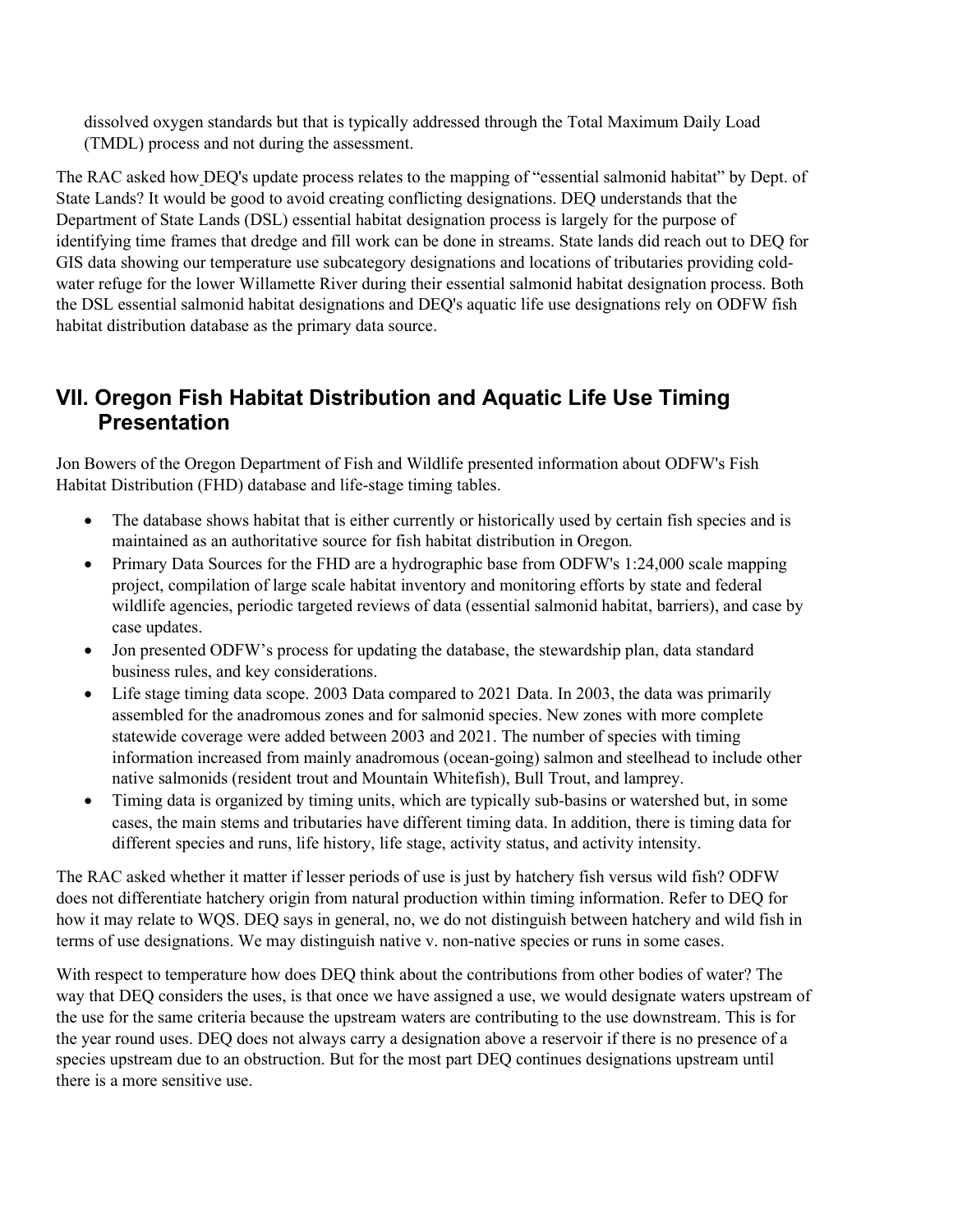Is the "Oregon Fish Habitat Distribution and Barriers" GIS map tool the primary publicly viewable database that this rulemaking will consider? And if so, could Jon pull it up and show folks how to use it as an example? It is the primary data sources for fish habitat distribution in Oregon. The life-stage timing tables are also a data source but not necessarily considered a database. The FHD database is available on a web-viewer here: [https://nrimp.dfw.state.or.us/FHD\\_FPB\\_Viewer/index.html](https://nrimp.dfw.state.or.us/FHD_FPB_Viewer/index.html)

# **VIII. Critical Habitat Presentation**

Brian Bangs of the U.S. Fish and Wildlife Service (USFWS) provided an overview of the federal critical habitat designation.

- Described what critical habitat is and what it is not.
- Critical habitat is designated within the geographical area occupied by a species when it is listed, considering the physical and biological features needed for the life processes of the species.
- Special management considerations or protections for critical habitat.
- Unoccupied areas are sometimes included in critical habitat if they are necessary for the recovery of the species.
- See the Fish and Wildlife Service ECOS website for information on the Bull Trout critical habitat designation:<https://ecos.fws.gov/ecp/species/8212>

# **IX. Wrap Up and Adjournment**

James McConaghie presented information about the timeline and topics for future meetings. The next RAC meeting will be in late February or early March. We will discuss the decision rules for the temperature use designations and make the proposed temperature use updates available on GIS online maps. In addition, we will discuss the Aquatic Life Use Definitions and Crooked River pH criteria revisions, and an Overview of DEQ's approach to use change justification and supporting documentation.

• Next Steps: Before the next meeting a draft meeting summary will be provided to the group with one week allowed for review and corrections. The meeting summary will be posted to the rulemaking website. The RAC members can also provide any comments or corrections on the Advisory Committee Charter by the next meeting. Send all comments via email to: [aquaticlife.2022@deq.oregon.gov](mailto:aquaticlife.2022@deq.oregon.gov)

The RAC asked When it will see DEQ's proposed changes to the rules/tables/maps? DEQ will provide the proposed temperature changes on the GIS tool for the RAC to review and we will talk about the process to develop those at the next meeting. The dissolved oxygen information will be provided and discussed for the third meeting in April.

How will those proposed changes to the designations be presented? For example, proposed changes to OAR text is often presented with strikethrough, like a legal blackline document. Will this be a side-by-side of existing and new maps? DEQ has the ability to compare the previous and newly proposed use in each waterbody. GIS layers will be available that show the overall updated designations, and DEQ will provide additional layers that identify and highlight the use changes. There will be GIS data products posted online that will help stakeholders identify where use designations have changed.

The RAC wanted to confirm whether DEQ only seeking feedback on this rulemaking's fiscal impact and effect on small businesses (per ORS 183.333), but not feedback on whether DEQ's scientific data is accurate or complete? Input on the fiscal and economic impact of the proposed rule is the primary role of a RAC, but